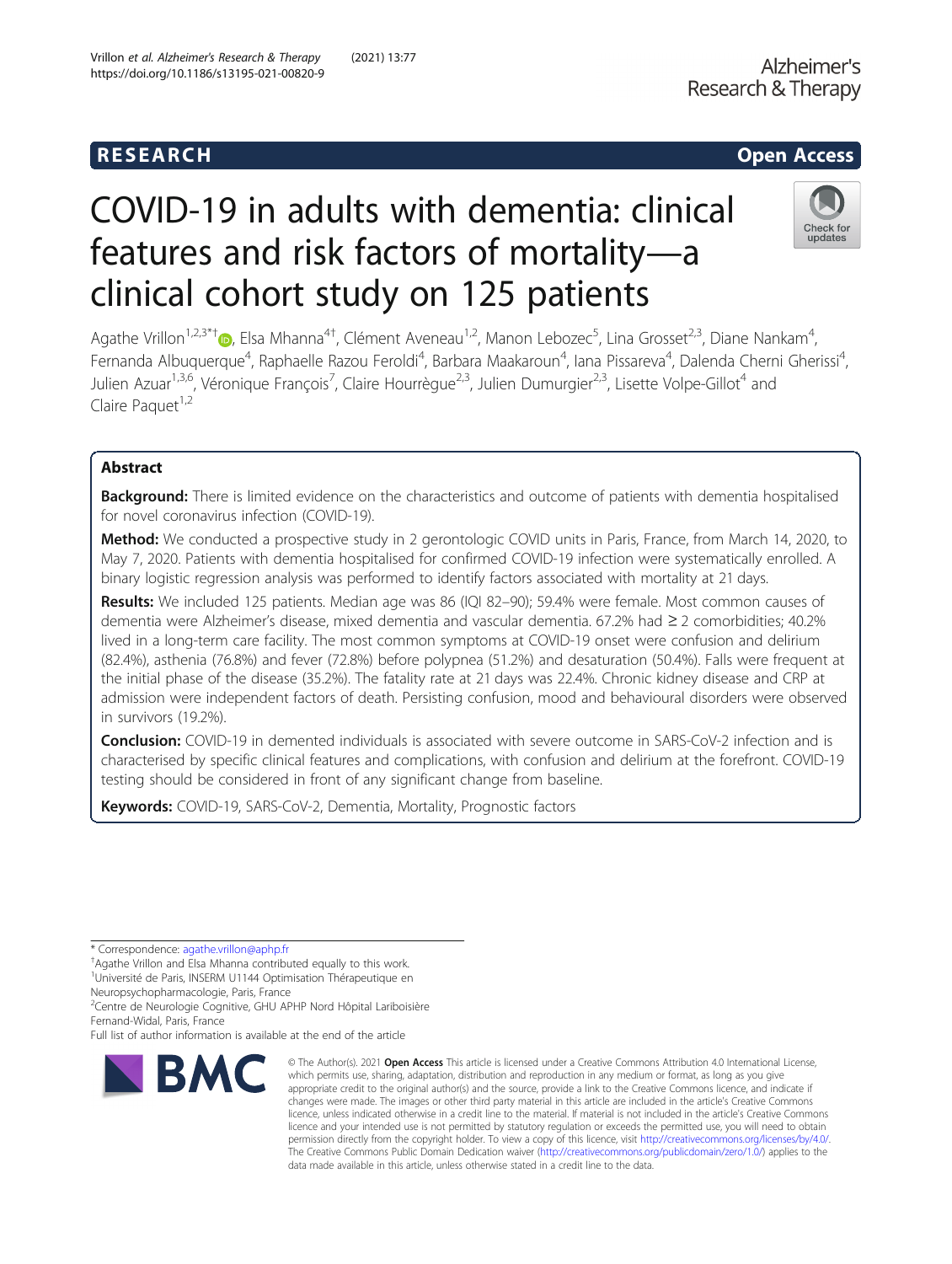#### Introduction

On January 30, 2020, the World Health Organization (WHO) drew attention to a new coronavirus disease 2019 (COVID-19), declaring it a public health emergency of international concern. As of February 4, 2021, there had been more than 100 million of cases and 2 million deaths worldwide. The clinical spectrum of COVID-19 infection appears broad, encompassing asymptomatic infections, mild upper respiratory tract illness and severe pneumonia with respiratory failure, systemic complications and multi-organ failure [[1](#page-6-0)].

Severe COVID-19 affects elderly with chronic diseases, including cognitive decline, in high proportion compared to the general adult population  $[2, 3]$  $[2, 3]$  $[2, 3]$  $[2, 3]$ . According to recent studies, dementia is a major risk factor for COVID-19 severity [\[4,](#page-6-0) [5](#page-6-0)]. Concomitantly, the risk of exposure to the infection is more important in patients with dementia, highly exposed in the context of long-term care facilities, frequent hospitalizations and intellectual decline. So far, specific clinical features and prognostic factors of COVID-19 in demented patients remain unclear [[6,](#page-6-0) [7\]](#page-6-0).

In order to identify specific features and risk factor of death in demented people, we report a cohort study on 125 patients with dementia hospitalised for a confirmed COVID-19 infection.

### Methods

### Study design

This prospective cohort study systematically included patients over 65 with dementia hospitalised for COVID-19 infection in two centres: GHU APHP Nord Hôpital Lariboisière Fernand Widal Université de Paris and Leopold Bellan Hospital, Paris, between March 14 and May 7, 2020. The definite diagnosis of COVID-19 was determined through reverse-transcription polymerase chain reaction (RT-PCR) testing of pharyngeal swabs or chest CT. We collected demographics, medical history, clinical presentation, laboratory results, treatment, complications and outcome. The outcome was death at 21 days, to assess short-term case fatality rate. Follow-up period was determined upon the reported length of disease to death in the literature [[8\]](#page-6-0), median delay of evolution to ARDS, described delay of viral shedding in survivors [\[3](#page-6-0)] and mean duration of patient's hospitalisation [[2\]](#page-6-0). Dementia was defined according to the American Psychiatric Association's Diagnostic and Statistical Manual (DSM-5) as a significant cognitive decline from a previous level of performance in one or more cognitive domains interfering with independence in everyday activities [[9\]](#page-7-0). Aetiology of the dementia was collected when available. Comor-bidities were evaluated using the Charlson Index [\[10](#page-7-0)]. Blood oxygen desaturation was defined by a saturation under 93% or a loss of 3% or more. Acute kidney injury was diagnosed according to KDIGO definition [\[11](#page-7-0)]. Cardiac injury was diagnosed clinically or throughout abnormalities observed on electrocardiography and serum level of troponin and Brain natriuretic Peptide (BNP). COVID-19 severity and acute respiratory distress syndrome were defined following the WHO recommendations. Transfer in intensive care unit (ICU) in case of clinical deterioration was discussed at admission with the physician in charge, ICU doctors, palliative care team and patients and caregivers, and the decision of a potential transfer was documented in the patient written file.

#### Statistical analysis

Descriptive data are shown as median (interquartile interval) or percentage (number of subjects). Chi-square test or Fisher's test was used to compare qualitative data between groups. Mann-Whitney test and Kruskal-Wallis were applied to analyse non-normally distributed data. A binary logistic regression analysis was performed to identify clinical and demographic characteristics associated with mortality. We included the variables that had differed in descriptive analysis between survivors and non-survivors. Variables with missing data were excluded from this analysis. A two-tailed  $p$  value < 0.05 was considered significant. Statistical analysis was performed using GraphPad Prism and SPSS 85 Statistics version 26.0.

Ethical statement: we obtained the required approval from the Commission Nationale Informatique et Liberté (CNIL) to collect anonymised data.

#### Results

We included a total of 125 patients. Patients' demographic and clinical characteristics are summarised in Table [1](#page-2-0). The median age was 86 (82–91) years, and 41.6% of included subjects were male. All patients had a clinical diagnosis of dementia. 40% of the patients had received a specific diagnosis: most frequent causes of dementia were Alzheimer's disease (AD) (10.4%), vascular dementia (7.2%), and multiple aetiologies dementia (7.2%). Parkinson's disease and atypical parkinsonian syndromes, fronto-temporal dementia, alcohol-related cognitive impairment and psychosis accounted for other diagnoses. The other patients (60%) presented with unexplored major cognitive impairment. Patients frequently presented with associated mood disorder (31.2%) and psychotic symptoms (12%). A stroke history was noted in 32% of patients. A former history of fall was reported for 38.4% of patients. Sixty per cent of patients received psychotropic treatment: antidepressants/ mood regulators (35.2%), anxiolytic (30.4%) and neuroleptics (12.0%). Most patients were living at home (59.2%) while 40.8% were living in a long-term care facility.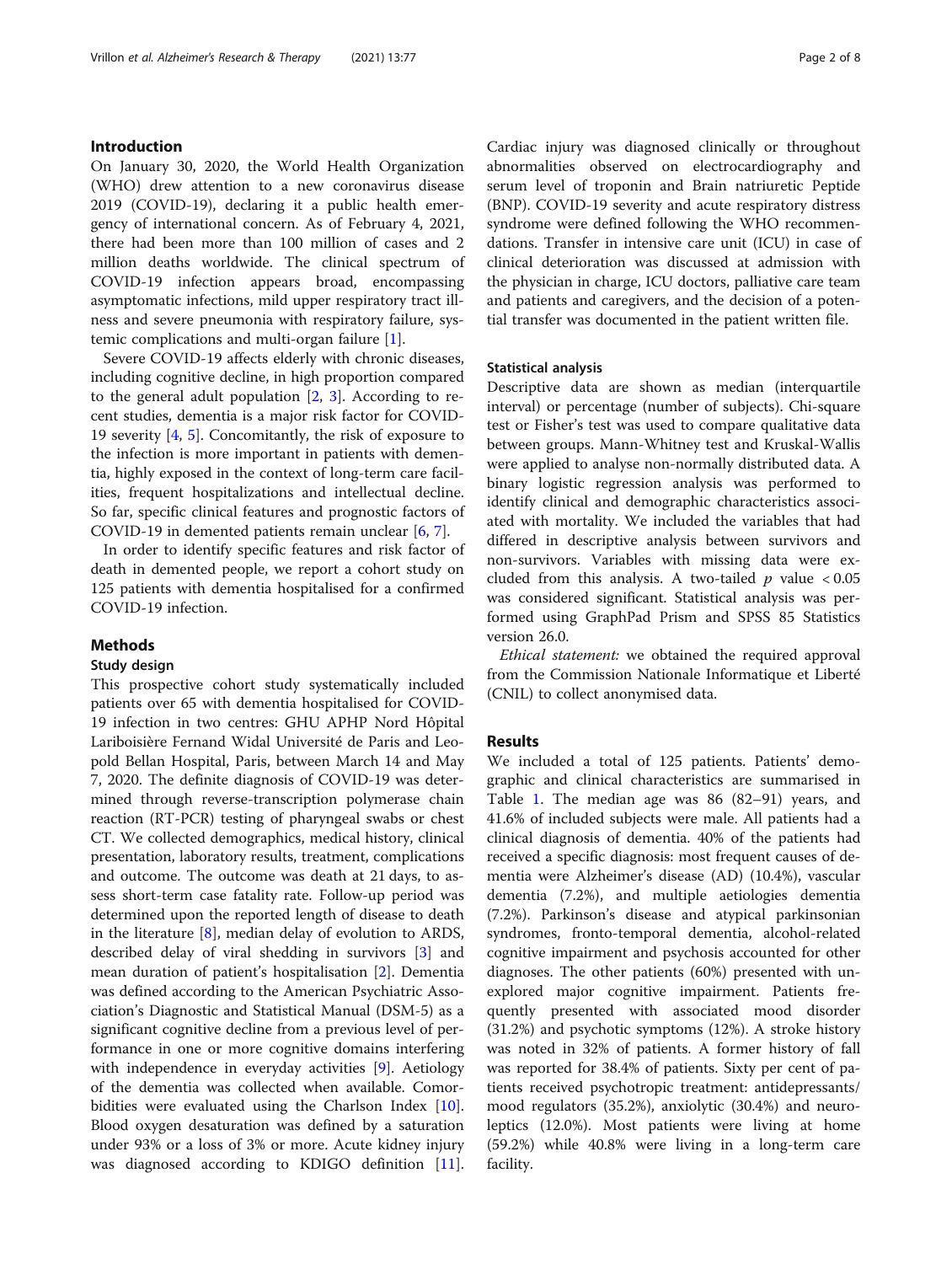# <span id="page-2-0"></span>Table 1 Characteristics of included patients

|                                           | Total ( $n = 125$ ) | Survivors ( $n = 97$ ) | Non-survivors ( $n = 28$ ) | р     |
|-------------------------------------------|---------------------|------------------------|----------------------------|-------|
| Age                                       | 86 (82-91)          | 87 (82-91)             | 86 (82-93)                 | 0.815 |
| Male sex                                  | 41.6% (52)          | 36.1% (35)             | 60.7% (17)                 | 0.029 |
| Admission from:                           |                     |                        |                            | 0.663 |
| Home                                      | 59.2% (74)          | 57.7% (56)             | 64.3% (18)                 |       |
| Long-term care facility                   | 40.8% (51)          | 42.3% (41)             | 35.7% (10)                 |       |
| Medical history                           |                     |                        |                            |       |
| Comorbidities                             | 91.2% (114)         | 91.8% (89)             | 89.3% (25)                 | 0.709 |
| > 2 Comorbidities                         | 67.2% (84)          | 67.0% (65)             | 67.9% (19)                 | 0.822 |
| Charlson Comorbidity Index                | $6(5-7)$            | $6(5-7)$               | $6(5-7)$                   | 0.292 |
| Neurological status                       |                     |                        |                            |       |
| Etiologies of dementia                    |                     |                        |                            |       |
| Unspecified cognitive impairment          | 60.0% (75)          | 59.8% (58)             | 60.7% (17)                 | 1.000 |
| Diagnosed dementia                        | 40.0% (50)          | 40.2% (39)             | 39.3% (11)                 | 1.000 |
| Alzheimer's disease                       | 10.4% (13)          | 11.3% (11)             | $7.1\%$ (2)                | 0.731 |
| Vascular dementia                         | 7.2% (9)            | $6.2\%$ (6)            | 10.7% (3)                  | 0.418 |
| Other causes of dementia                  | 7.2% (9)            | $5.2\%$ (5)            | 14.3% (4)                  | 0.113 |
| Parkinson disease, parkinsonian syndromes | 9.6% (12)           | 10.3% (10)             | $7.1\%$ (2)                | 1.000 |
| Psychosis                                 | $3.2\%$ (4)         | 4.1% (4)               | $0.0\%$ (0)                | 1.000 |
| Alcohol-related dementia                  | $2.4\%$ (3)         | $3.1\%$ (3)            | $0.0\%$ (0)                | 1.000 |
| Neurological symptoms and history         |                     |                        |                            |       |
| Mood disorder                             | 31.2% (39)          | 33.0% (32)             | 25.0% (7)                  | 0.640 |
| Psychotic symptoms                        | 12.0% (15)          | 12.4% (12)             | 10.7% (3)                  | 1.000 |
| History of stroke                         | 32.0% (40)          | 32.0% (31)             | 32.1% (9)                  | 1.000 |
| History of fall                           | 38.4% (48)          | 36.1% (35)             | 46.4% (13)                 | 0.373 |
| Walking before admission                  | 70.4% (88)          | 70.1% (68)             | 71.4% (20)                 | 1.00  |
| Psychotropic treatment                    | 60.0% (75)          | 60.8% (59)             | 57.1% (16)                 | 0.826 |
| Anxiolytic                                | 30.4% (38)          | 32.0% (31)             | 25.0% (7)                  | 0.642 |
| Antidepressant, mood regulator            | 35.2% (44)          | 35.1% (34)             | 35.7% (10)                 | 1.000 |
| Neuroleptics                              | 12.0% (15)          | 11.3% (11)             | 14.3% (4)                  | 0.742 |
| Non-neurological comorbidities            |                     |                        |                            |       |
| Cardiovascular disease                    | 40.8% (51)          | 38.1% (37)             | 50.0% (14)                 | 0.383 |
| Arterial hypertension                     | 80.0% (100)         | 79.4% (77)             | 82.1% (23)                 | 1.00  |
| Hypercholesterolaemia                     | 48.8% (61)          | 46.4% (45)             | 57.1% (16)                 | 0.392 |
| Atrial fibrillation                       | 24.8% (31)          | 24.7% (24)             | 25.0% (7)                  | 1.00  |
| Coronaropathy                             | 16.0% (20)          | 14.4% (14)             | 21.4% (6)                  | 0.388 |
| Cardiac insufficiency                     | 24.0% (30)          | 25.8% (25)             | 17.9% (5)                  | 0.460 |
| Thrombosis                                | 9.6% (12)           | $11.3\%$ (11)          | $3.6\%$ (1)                | 0.296 |
| COPD                                      | 8.8% (11)           | $6.2\%$ (6)            | 17.9% (5)                  | 0.068 |
| Respiratory insufficiency                 | $3.2\%$ (4)         | $3.1\%$ (3)            | $3.6\%$ (1)                | 1.000 |
| Diabetes                                  | 16.8% (21)          | 15.5% (15)             | 21.4% (6)                  | 0.566 |
| Malnutrition                              | 33.6% (42)          | 37.1% (36)             | 21.4% (6)                  | 0.172 |
| Malignancy                                | 9.6% (12)           | 11.3% (11)             | $3.6\%$ (1)                | 0.296 |
| Chronic liver disease                     | $1.6\%$ (2)         | $2.1\%$ (2)            | $0.0\%$ (0)                | 1.000 |
| Chronic renal disease                     | 16.0% (20)          | 11.3% (11)             | 32.1% (9)                  | 0.017 |

Data are median (IQI), % (n). P values > 0.05 (bold) indicates significant differences between survivors and non-survivors<br>\*Other causes of dementia: included mixed dementia (AD and vascular dementia, n = 7), fronto-tempor

related dementia (respectively, *n* = 1)<br>*COPD* chronic obstructive pulmonary disease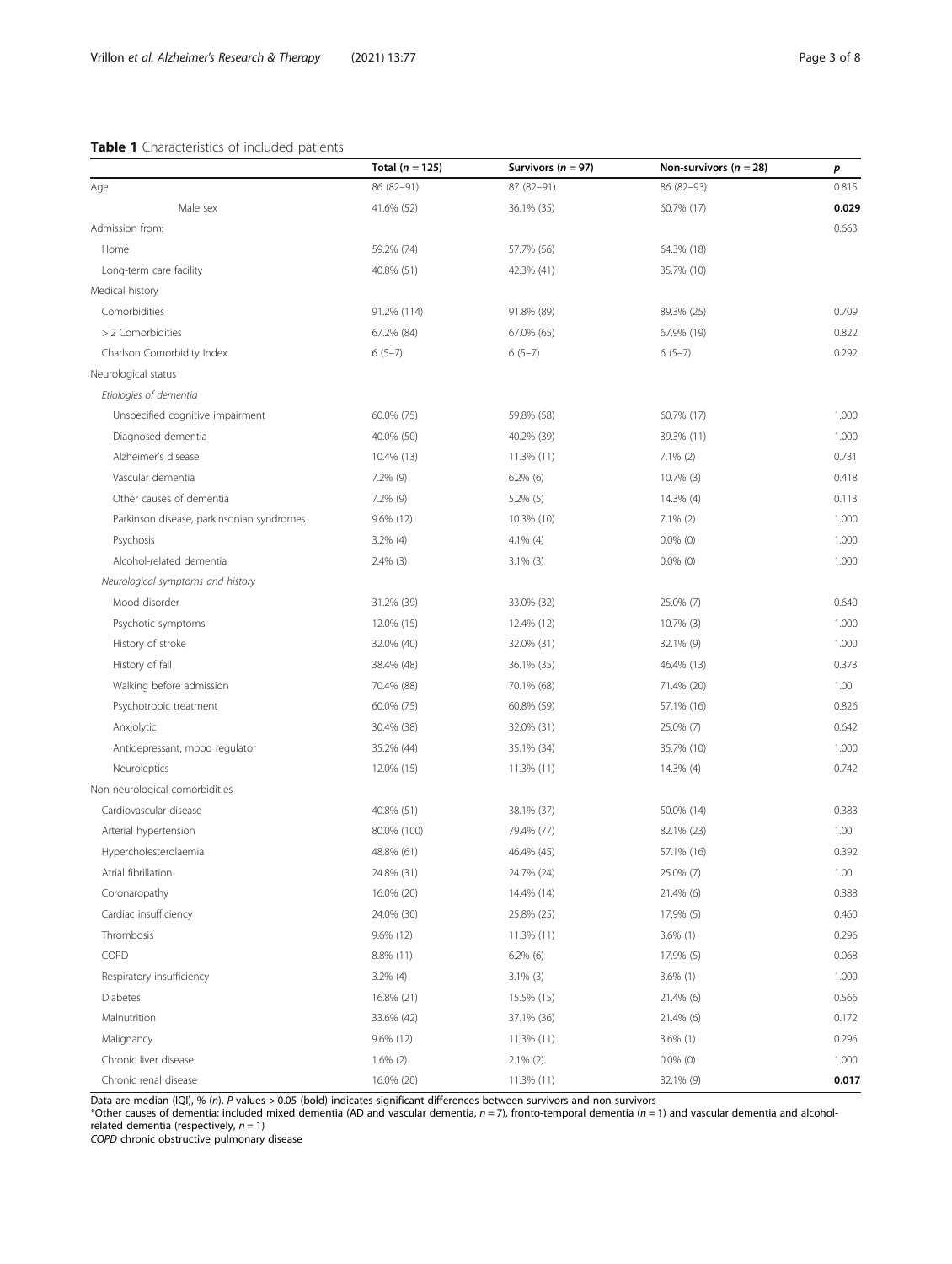Non-neurological comorbidities were frequent (91.2%) with 67.2% of patients with 3 or more comorbidities. Median Charlson comorbidities index was 6 (5–7). Most frequent comorbidities were hypertension (80%), dyslipidaemia (48.8%) and history of cardiovascular disease (40.8%).

#### Clinical presentation and biological findings

Infection was confirmed in 93.2% of patients by PCR test and in 6.8% by chest CT (Table 2). The most common initial symptoms were confusion and delirium observed in 82.4% of patients. It was notably the only symptom at onset and during the evolution of the disease for three patients in our cohort, thus COVID-19 infection was screened for considering the pandemic context. The most frequent associated general symptoms were asthenia (76.8%), fever (72.8%) and anorexia (56.8%). Most frequent respiratory symptoms were polypnea (51.2%), desaturation (50.4%) and cough (49.6%). An initial fall

Table 2 COVID clinical symptoms and laboratory results

was reported in 35.2%. No patient complained of loss of taste or smell.

The most common biochemical abnormality was lymphopaenia (84.8%) with a median value of lymphocytes of 0.99 (0.73–1.29), increased CRP at admission and low albumin. Thrombopaenia was observed in 16% of cases. Troponin was available for 22 patients and increased in 35.5% of patients.

#### Treatment and outcome

Treatment and outcome are reported in Table [3.](#page-4-0) Persisting behavioural disorders during hospitalisation were observed in 19.2% of subjects. Other neurological complications included strokes (2.4%, 3 patients) and seizures (2.4%, 3 patients). Treatment mostly associated oxygen therapy (60%) and antibiotics (61.6%). A minority of patients received specific treatment for COVID-19 (hydroxychloroquine 16.8% and corticosteroids 8.0%). Acute respiratory distress syndrome (ARDS) occurred in

| Symptoms at admission                     | Total $(n = 125)$   | Survivors ( $n = 97$ ) | Non-survivors ( $n = 28$ ) | P        |
|-------------------------------------------|---------------------|------------------------|----------------------------|----------|
| Fever                                     | 72.8% (91)          | 71.1% (69)             | 78.6% (22)                 | 0.482    |
| Cough                                     | 49.6% (62)          | 51.5% (50)             | 42.9% (12)                 | 0.521    |
| Expectorations                            | 21.6% (27)          | 18.6% (18)             | 32.1% (9)                  | 0.190    |
| Polypnea                                  | 51.2% (64)          | 42.3% (41)             | 82.1% (23)                 | < 0.0001 |
| Desaturation                              | 50.4% (63)          | 43.3% (42)             | 75.0% (21)                 | 0.002    |
| Minimum saturation                        | 90 (88-92)          | 90 (88-92)             | 90 (88-91)                 | 0.167    |
| Digestive symptoms                        | 16.8% (21)          | 18.6% (18)             | $10.7\%$ (3)               | 0.400    |
| Asthenia                                  | 76.8% (96)          | 72.2% (70)             | 92.9% (26)                 | 0.023    |
| Myalgia                                   | 15.2% (19)          | 15.5% (15)             | 14.3% (4)                  | 1.000    |
| Anorexia                                  | 56.8% (71)          | 53.6% (52)             | 67.9% (19)                 | 0.201    |
| Headache                                  | $4.0\%$ (5)         | $4.1\%$ (4)            | $3.6\%$ (1)                | 0.688    |
| Confusion, delirium                       | 82.4% (103)         | 81.4% (79)             | 85.7% (24)                 | 0.780    |
| Initial fall                              | 35.2% (44)          | 33.0% (32)             | 42.9% (12)                 | 0.373    |
| Laboratory findings                       |                     |                        |                            |          |
| Haemoglobin, g/dL                         | 12.1 (10.9-13.08)   | 12.2 (10.9-13.3)       | $11.6(10.3 - 12.7)$        | 0.152    |
| Lymphocytes count (mm <sup>3</sup> )      | $0.99(0.73 - 1.29)$ | $1.0(0.8-1.3)$         | $0.9(0.6-1.2)$             | 0.032    |
| Lymphopaenia, %                           | 84.8% (106)         | 85.6% (83)             | 82.1% (23)                 | 0.544    |
| White blood cell count (mm <sup>3</sup> ) | $5.8(3.9 - 7.9)$    | $5.4(3.9 - 7.1)$       | $6.2$ (4.1-8.7)            | 0.070    |
| Platelets count (mm <sup>3</sup> )        | 207 (164.3-265)     | 210 (170-261)          | 202 (150-283)              | 0.995    |
| Thrombopaenia, %                          | 16.0% (20)          | 13.4% (13)             | 25.0% (7)                  | 0.146    |
| Initial C-reactive protein, mg/dL         | 30.85 (8.75-84.75)  | 25.8 (8.0-64.5)        | 76.0 (33.0-44.0)           | < 0.0001 |
| Initial creatinine, µmol/L                | 78 (64-103.8)       | 74.0 (63.5-94.0)       | 127.0 (70.0-159.0)         | 0.003    |
| Aspartate aminotransferase, U/L           | $36(24 - 54)$       | $35(24-53)$            | $46(32-61)$                | 0.053    |
| Alanine aminotransferase, U/L             | $18(13-31)$         | 17.00 (13.00-31.00)    | 23.50 (12.75-34.75)        | 0.438    |
| Albumin, q/L                              | $30(26-34)$         | $30.8(27-34)$          | $28.5(23-33)$              | 0.088    |
| Troponin positivity, % <sup>#</sup>       | 35.5% (22)          | 30.4% (14)             | 50.0% (8)                  | 0.032    |

Data are presented as median (IQI), % (n). P values > 0.05 (bold) indicates significant differences between survivors and non-survivors. <sup>#</sup>Troponin was available for 62 subjects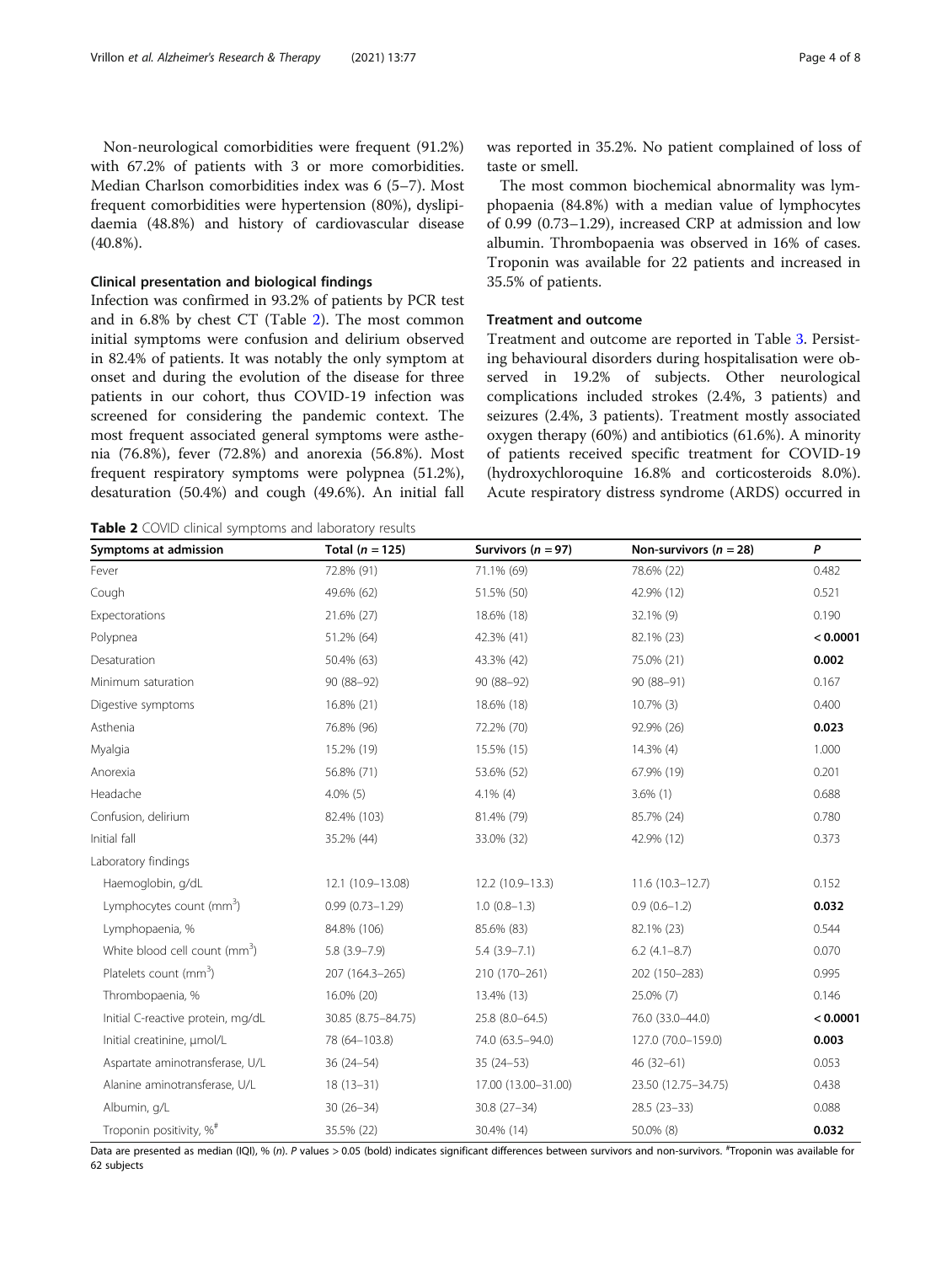#### <span id="page-4-0"></span>Table 3 Treatment, complications and outcome

|                                        | Total $(n = 125)$ | Survivors ( $n = 97$ ) | Non-survivors ( $n = 28$ ) | P        |
|----------------------------------------|-------------------|------------------------|----------------------------|----------|
| Covid severity*                        |                   |                        |                            | 0.001    |
| Mild                                   | 37.6% (47)        | 48.5% (47)             | $0.0\%$ (0)                |          |
| Moderate                               | 27.2% (34)        | 35.0% (34)             | $0.0\%$ (0)                |          |
| Severe                                 | 35.2% (44)        | 16.5% (16)             | 100% (28)                  |          |
| Treatment                              |                   |                        |                            |          |
| Oxygen therapy                         | 60.0% (75)        | 50.5% (49)             | 92.9% (26)                 | < 0.0001 |
| Maximal flow (L/min)                   | $3.0(2.0-6.0)$    | $3.0(2.0-6.0)$         | $5.0$ $(2.5 - 15.0)$       | 0.018    |
| Antibiotics use                        | 61.6% (77)        | 57.7% (56)             | 75.0% (21)                 | 0.074    |
| Combination of antibiotics             | 33.6% (42)        | 29.9% (29)             | 46.4% (13)                 | 0.082    |
| Beta-lactamine                         | 54.4% (68)        | 50.5% (49)             | 67.9% (19)                 | 0.079    |
| Macrolides                             | 37.6% (47)        | 35.1% (34)             | 46.4% (13)                 | 0.279    |
| 2nd line antibiotics                   | 17.6% (22)        | 14.4% (14)             | 28.6% (8)                  | 0.096    |
| Steroids                               | 8.0% (10)         | $8.2\%$ (8)            | $7.1\%$ (2)                | 1.000    |
| Hydroxychloroquine                     | 16.8% (21)        | 16.5% (16)             | 17.9% (5)                  | 1.000    |
| Neuroleptics                           | $4.8\%$ (6)       | $5.2\%$ (5)            | $3.6\%$ (1)                | 0.678    |
| Complications                          |                   |                        |                            |          |
| <b>ARDS</b>                            | 25.6% (32)        | $6.2\%$ (6)            | 92.9% (26)                 | < 0.0001 |
| Cardiac injury                         | 13.6% (17)        | $9.3\%$ (9)            | 28.6% (8)                  | 0.024    |
| <b>ACKI</b>                            | 16.8% (21)        | 12.4% (12)             | 32.1% (9)                  | 0.021    |
| Bacterial superinfection               | 14.4% (18)        | 11.3% (11)             | 25.0% (7)                  | 0.122    |
| Behavioural disorder                   | 19.2% (24)        | 21.6% (21)             | 10.7% (3)                  | 0.278    |
| Diabetic ketoacidosis                  | $2.4\%$ (3)       | $3.1\%$ (3)            | $0.0\%$ (0)                | 1.000    |
| Seizure                                | $2.4\%$ (3)       | $2.1\%$ (2)            | $3.6\%$ (1)                | 0.536    |
| Stroke                                 | $2.4\%$ (3)       | $2.1\%$ (2)            | $3.6\%$ (1)                | 1.000    |
| Outcome                                | Total $(n=125)$   | Survivors (n=97)       | Non-survivors (n=28)       |          |
| Total mortality                        | 22.4% (28)        |                        |                            |          |
| Delay admission-death                  |                   |                        | $8.5(3.7-16)$              |          |
| Length of stay                         |                   | $16(11-19.7)$          |                            |          |
| Discharge home before end of follow-up |                   | 40.2% (39)             |                            |          |

Data are median (IQI), % (n). P values > 0.05 (bold) indicates significant differences between survivors and non-survivors

\*COVID severity defined according to WHO guidelines

ACKI acute kidney injury, ARDS acute respiratory distress syndrome

25.6% of patients. Associated complications were bacterial superinfection (19.2%), acute kidney injury (16.8%), cardiac failure (13.6%) and diabetic acidoketosis (2.4%). Treatment by neuroleptics or antidepressant was not associated to outcome.

Mortality at 21 days was 22.4%. The large majority of deaths (92.9%) was attributed to ARDS. Cardiac failure and osmolar coma were associated causes of death. Non-survivors were overrepresented in men (60.7% versus 36.1% in survivors,  $P = 0.029$ ), presenting more frequent chronic kidney disease. Respiratory distress, lower lymphocytes count, high CRP and positive troponin were more frequent in non-survivors. No statistically significant difference was observed in the rate of death between patients with a diagnosed neurodegenerative

disorder compared to the patients with unexplored cognitive impairment ( $P = 1.000$ ) or in those living in longterm facilities ( $P = 0.663$ ).

Male sex, chronic kidney disease, desaturation, dyspnoea as well as lymphocytes count, CRP and serum creatinine at admission were included in a multivariate binary logistic regression model to identify associated factors of death (Table [4](#page-5-0)). Two variables were independently associated to death at 21 days: CRP at admission (OR = 1.013,  $P = 0.004$ ) and chronic kidney disease (OR = 4.631,  $P = 0.025$ ).

# **Discussion**

In this study, we aimed at describing specific clinical features and prognostic factors of mortality in demented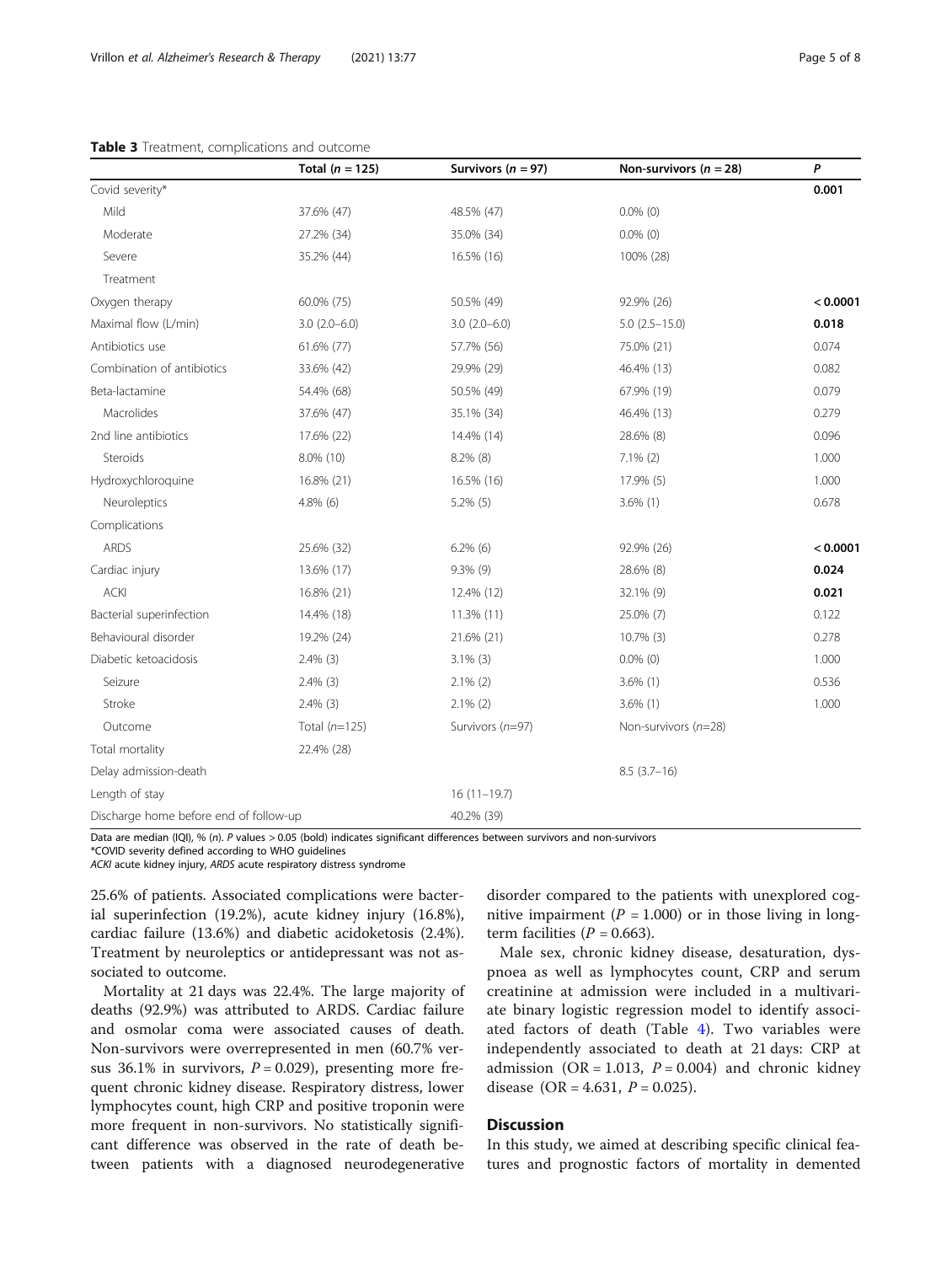<span id="page-5-0"></span>Table 4 Predictive factors of mortality at 21 days of diagnosis

|                       | Exp(B) | 95% CI for EXP(B) |        | Ρ     |
|-----------------------|--------|-------------------|--------|-------|
|                       |        | Lower             | Upper  |       |
| Male sex              | 1.120  | 0.379             | 3.310  | 0.838 |
| Chronic renal disease | 4.631  | 1.215             | 17.649 | 0.025 |
| Desaturation          | 1.879  | 0.418             | 8.452  | 0.411 |
| Dyspnoea              | 2.100  | 0.452             | 9.765  | 0.344 |
| Lymphocytes           | 1.096  | 0.649             | 1.852  | 0.732 |
| Creatinine            | 0.999  | 0.992             | 1.007  | 0.850 |
| <b>CRP</b>            | 1.013  | 1.004             | 1.021  | 0.004 |

Multivariate binary logistic regression for identifying predictive factors of outcome. Troponin was excluded of the analysis due to missing data. P < 0.05 indicates significance (bold)

95% CI 95% confidence interval, CRP C-reactive protein

patients. Confusion with or without general symptoms is the most frequent initial presentation and was not a predictive factor of death while history of chronic kidney disease and CRP level at admission were significantly associated with mortality.

Studies focusing on the neurological features of COVID-19 suggest that confusion occurred in 20–30% of hospitalised patients increasing to 60–70% in severe forms [[12](#page-7-0), [13](#page-7-0)]. Older adults are more prone to experiencing confusion and delirium and dementia is the higher predisposing risk factor (OR from 2.3–4.7), before age, visual and hearing impairment and polypharmacy [[14](#page-7-0), [15\]](#page-7-0). Several series and cases reports highlight COVID-19 infection presenting as isolated and persistent confusion [[16](#page-7-0)–[19](#page-7-0)] and as a factor of negative outcome [\[20\]](#page-7-0). In our series, confusion and delirium occurred independently of the severity of the COVID-19 infection and did not appear as a factor of negative outcome. The discrepancy between all these results could be explained by the high prevalence of confusion in our cohort that might have not allowed to study his weight on prognosis.

Overall, the prevalence of confusion and delirium was higher than the one reported in older adults admitted with non-COVID-19 pneumonia [[21,](#page-7-0) [22\]](#page-7-0) and in patients admitted with severe acute respiratory syndrome (SARS) and Middle East respiratory syndrome (MERS) [[23\]](#page-7-0).

The pathophysiological explanations remain unclear. COVID-19 could have a direct neuronal toxicity through CNS invasion [[24](#page-7-0)]. Cognitive symptoms could also indirectly be related to neuroinflammation, corresponding to "sickness behaviour" to which demented subjects have been shown to present with increased vulnerability [[25](#page-7-0)]. An increase of neurofilaments lights and glial fibrillary acid protein, respectively reflecting neuronal injury and glial activation, has been observed in patients with moderate and severe COVID-19 with or without dementia [[26](#page-7-0)]. The neuronal and synaptic fragility in demented patients may be particularly prone to injury induced by COVID-

19, either through direct infectious lesion or through indirect inflammatory mechanisms. Another frequently reported neurologic symptom in our series is falls, as already reported [\[5,](#page-6-0) [27\]](#page-7-0). General risk of fall is high in demented older adults; gait impairment and falls are more prevalent in dementia than in normal ageing and are related to the severity of cognitive impairment [\[28](#page-7-0)]. Rupture of homeostasis in the context of viral infection would account for their frequent occurrence [\[29\]](#page-7-0).

Besides confusion, delirium and falls, a broad range of neurological complications, caused directly or indirectly by the virus, including infectious, para-infectious, and post-infectious encephalitis, stroke related to coagulopathy, and acute neuropathies have been reported [[30\]](#page-7-0).

Stroke and seizure were observed during disease evolution for respectively 3 of our patients, at a similar rate as the one observed in cases of a cohort of around 5000 subjects [[31\]](#page-7-0). No patient reported olfactory or gustatory symptom in our cohort. Previous olfactory dysfunction could partially account for this finding as hypo- and anosmia are associated to alpha-synucleinopathies and more generally to cognitive decline in older adults [\[32](#page-7-0)]. Moreover, studies on COVID-19 have reported a lower prevalence of olfactory and gustatory symptoms in older patients and severe forms of the disease [[33,](#page-7-0) [34\]](#page-7-0).

Case fatality rate at 21 days was 22.4%, in line with previous findings in large cohorts [[2,](#page-6-0) [5](#page-6-0)]. A study by Canavelli et al. [\[35\]](#page-7-0) evaluating the prevalence of dementia in a random sample of confirmed COVID-19 infected patients, found that patients with dementia accounted for 15.8% of overall COVID-19-related death. In a meta-analysis, the mortality of individuals with dementia was increased compared to subjects with no cognitive impairment  $(OR = 5.17)$  [[36\]](#page-7-0). More specifically, Matias-Giu et al. have shown that AD patients showed a higher risk of death in COVID-19 than patients with fronto-temporal dementia. One explanation could be that the APOE e4 genotype (the highest risk factor for AD) has been reported as a predictive factor of severe COVID-19 [[20\]](#page-7-0) and death [\[21\]](#page-7-0). In our series, we did not find any difference between patients with a diagnosed dementia (AD, vascular dementia, alcohol-related cognitive impairment) and patients with unexplored cognitive impairment.

History of chronic kidney disease and high CRP at admission were independently associated with death. Our overall data are in accordance with previous reports in which male sex, multiple comorbidities, elevated CRP and low lymphocyte count were observed in the majority of COVID-19 deaths [[3,](#page-6-0) [37\]](#page-7-0). None of our patients who underwent ARDS was deemed suitable candidate for ICU or invasive ventilation in regard to clinical status after multidisciplinary decision. Patients received variable treatment, associating antibiotics, rarely antiviral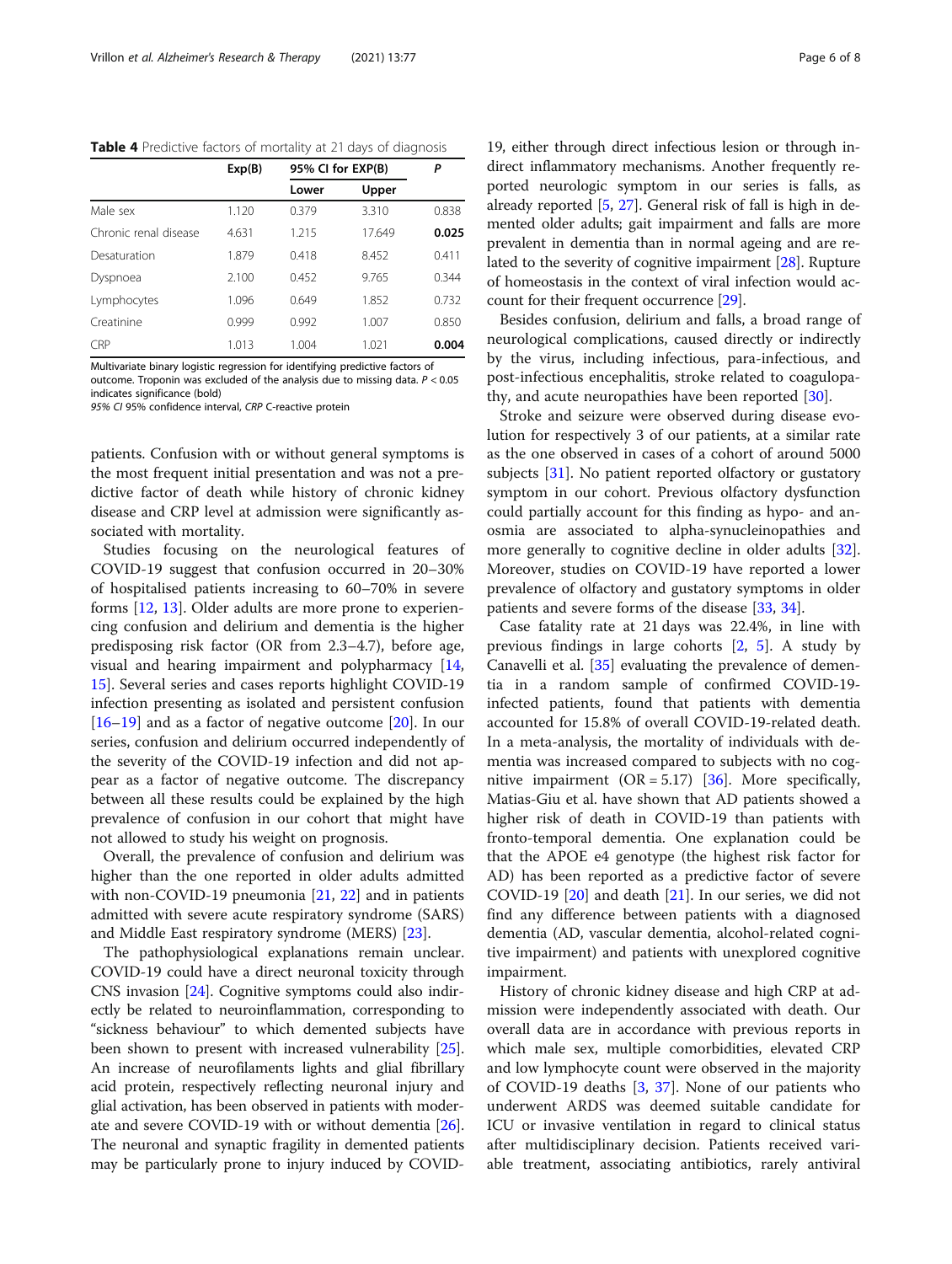<span id="page-6-0"></span>treatment, high flow oxygen and corticosteroids or immunomodulatory drugs for a small number. The fastchanging evidence regarding treatment of COVID 19, the variability of comorbidities and frequent contraindications can explain the variability in treatment reported in the cohort. Given the size of our cohort, we were not able to assess the efficiency or draw any recommendation. Therapeutic essays have been ongoing regarding the potential beneficial effect of serotonin reuptake inhibitor (SSRI) through modulation inflammatory response during sepsis [\[38](#page-7-0)]; no difference in outcome was observed regarding treatment by antidepressants in our cohort.

All in all, in the actual context of a second wave of COVID-19, this work demonstrates that special attention should be given to demented patients who manifest confusion with acute behavioural changes and falls, with or without asthenia, fever and lymphopaenia.

### Limitations

This study has several limitations. Our studied population was drawn from geriatric hospitalised samples of demented patients in need of hospital care, limiting its generalisation. Patients presenting with atypical symptoms and lacking respiratory symptoms or fever may not have been identified as COVID cases and included in our analysis. Due to low group numbers, we could not assess the difference in severity and mortality between the different etiologies of dementia and no patient of our cohort was admitted in ICU. We did not dispose of a control group of older adults without cognitive impairment. Also, we focused on short-term mortality; midand long-term follow-up could allow us to identify additional prognostic factors.

#### Conclusion

In our cohort of individuals with dementia, we have observed that COVID-19 was characterised by atypical presentation with prevalent nonspecific symptoms at the initial phase of the disease, namely persisting confusion and behavioural disorders as well as frequent falls. Early recognition of COVID-19 in demented adults should help provide early treatment and adequate care and isolation and COVID-19 testing should be considered in front of any significant change from baseline.

#### Acknowledgements

Not applicable.

#### Authors' contributions

Concept and design: AV, EM, LVG, CP. Data acquisition, analysis and interpretation of the data: all authors. Statistical analysis: AV, EM, JD. Drafting the manuscript: AV, EM, CP. Writing-review and editing: all authors. Supervision of the study: CP, LVG. AV and EM have full access to all the data in the study and take full responsibility for the integrity of the data and the accuracy of the data analysis. The authors read and approved the final manuscript.

#### Funding

The authors received no financial support for the research, authorship and/or publication of this article.

#### Availability of data and materials

The full datasets used during the current study are available from the corresponding author on reasonable request.

#### Declarations

#### Ethics approval and consent to participate

We obtained the required approval from the Commission Nationale Informatique et Liberté (CNIL) to collect anonymized data.

#### Consent for publication

Not applicable.

#### Competing interests

The authors declare that they have no competing interests.

#### Author details

<sup>1</sup>Université de Paris, INSERM U1144 Optimisation Thérapeutique en Neuropsychopharmacologie, Paris, France. <sup>2</sup>Centre de Neurologie Cognitive GHU APHP Nord Hôpital Lariboisière Fernand-Widal, Paris, France. <sup>3</sup>COVID Unit Féréol, AP-HP, GHU APHP Nord Hôpital Lariboisière Fernand-Widal, 200 rue du Faubourg Saint-Denis, 75010 Paris, France. <sup>4</sup>Unité Neuropsychogériatrique, Léopold Bellan Hôpital, Paris, France. <sup>5</sup>Hôpital Charles Foix, Department of Geriatric Medicine, APHP, Ivry sur Seine, France. 6 Département de Psychiatrie et de Médecine Addictologique, GHU APHP Nord Hôpital Lariboisière Fernand-Widal, Paris, France. <sup>7</sup> Service de Gériatrie GHU APHP Nord Hôpital Lariboisière Fernand-Widal, Paris, France.

#### Received: 5 February 2021 Accepted: 26 March 2021 Published online: 10 April 2021

#### References

- 1. Wu Z, McGoogan JM. Characteristics of and important lessons from the coronavirus disease 2019 (COVID-19) outbreak in China: summary of a report of 72 314 cases from the Chinese Center for Disease Control and Prevention. JAMA. 2020;323(13):1239–42. [https://doi.org/10.1001/jama.2020.2](https://doi.org/10.1001/jama.2020.2648) [648.](https://doi.org/10.1001/jama.2020.2648)
- 2. Richardson S, Hirsch JS, Narasimhan M, Crawford JM, McGinn T, Davidson KW, and the Northwell COVID-19 Research Consortium, Barnaby DP, Becker LB, Chelico JD, Cohen SL, Cookingham J, Coppa K, Diefenbach MA, Dominello AJ, Duer-Hefele J, Falzon L, Gitlin J, Hajizadeh N, Harvin TG, Hirschwerk DA, Kim EJ, Kozel ZM, Marrast LM, Mogavero JN, Osorio GA, Qiu M, Zanos TP. Presenting characteristics, comorbidities, and outcomes among 5700 patients hospitalized with COVID-19 in the New York City area. JAMA. 2020;323(20):2052–9. [https://doi.org/10.1001/jama.2020.6775.](https://doi.org/10.1001/jama.2020.6775)
- 3. Zhou F, Yu T, Du R, Fan G, Liu Y, Liu Z, et al. Clinical course and risk factors for mortality of adult inpatients with COVID-19 in Wuhan, China: a retrospective cohort study. Lancet. 2020;395(10229):1054–62. [https://doi.](https://doi.org/10.1016/S0140-6736(20)30566-3) [org/10.1016/S0140-6736\(20\)30566-3.](https://doi.org/10.1016/S0140-6736(20)30566-3)
- 4. Martín-Jiménez P, Muñoz-García MI, Seoane D, Roca-Rodríguez L, García-Reyne A, Lalueza A, Maestro G, Folgueira D, Blanco-Palmero VA, Herrero-San Martín A, Llamas-Velasco S, Pérez-Martínez DA, González-Sánchez M, Villarejo-Galende A. Cognitive impairment is a common comorbidity in deceased COVID-19 patients: a hospital-based retrospective cohort study. J Alzheimers Dis. 2020;78(4):1367–72. <https://doi.org/10.3233/JAD-200937>.
- 5. Atkins JL, Masoli JAH, Delgado J, Pilling LC, Kuo C-L, Kuchel GA, Melzer D. Preexisting comorbidities predicting COVID-19 and mortality in the UK biobank community cohort. J Gerontol A Biol Sci Med Sci. 2020;75(11): 2224–30. [https://doi.org/10.1093/gerona/glaa183.](https://doi.org/10.1093/gerona/glaa183)
- 6. Matias-Guiu JA, Pytel V, Matías-Guiu J. Death rate due to COVID-19 in Alzheimer's disease and frontotemporal dementia. J Alzheimers Dis. 2020; 78(2):537–41. [https://doi.org/10.3233/JAD-200940.](https://doi.org/10.3233/JAD-200940)
- 7. Bianchetti A, Rozzini R, Guerini F, Boffelli S, Ranieri P, Minelli G, Bianchetti L, Trabucchi M. Clinical presentation of COVID19 in dementia patients. J Nutr Health Aging. 2020;24(6):1–3. [https://doi.org/10.1007/s12603-020-1389-1.](https://doi.org/10.1007/s12603-020-1389-1)
- 8. Karagiannidis C, Mostert C, Hentschker C, Voshaar T, Malzahn J, Schillinger G, Klauber J, Janssens U, Marx G, Weber-Carstens S, Kluge S, Pfeifer M,